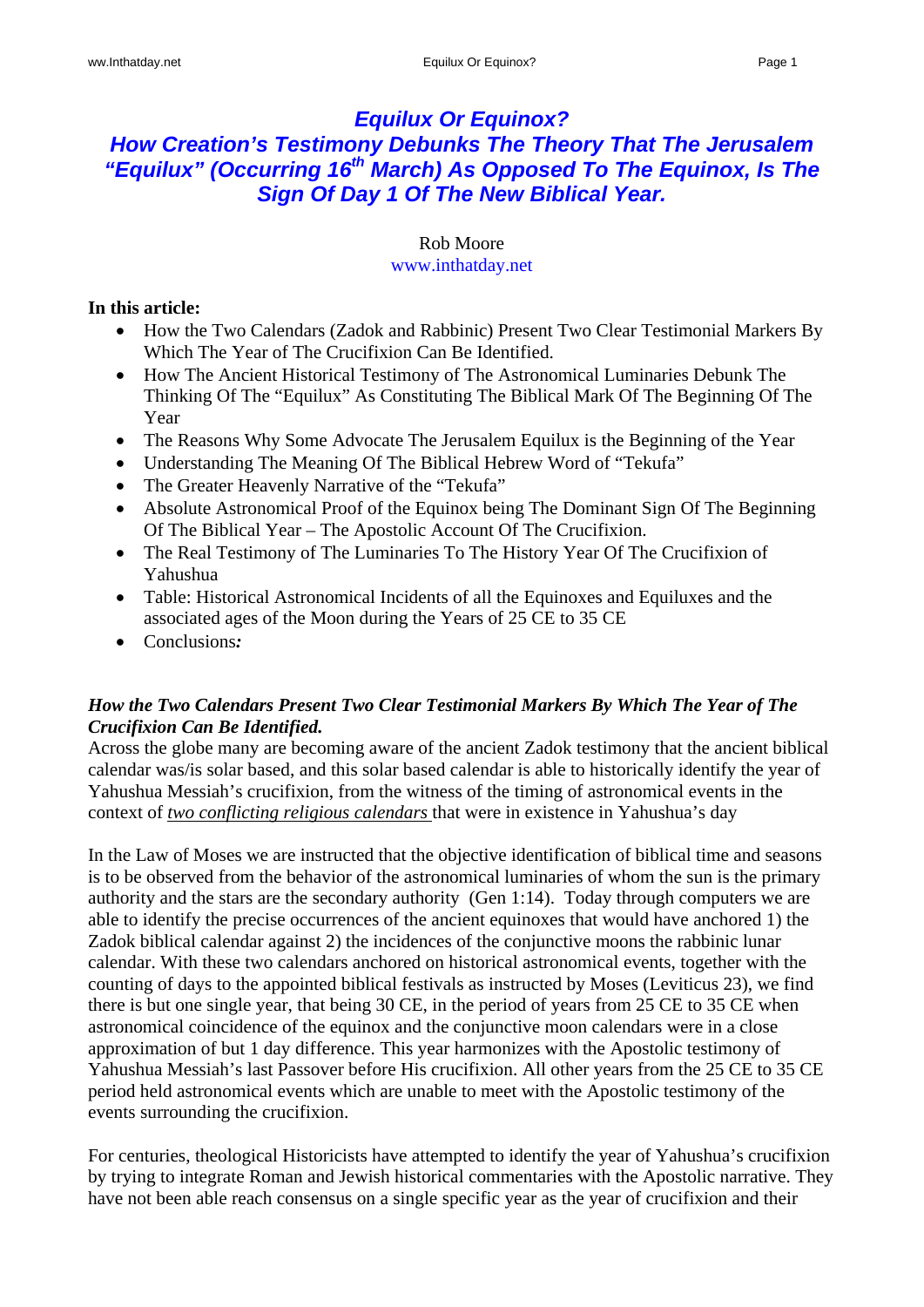conclusions range between the years 27 CE, 30 CE and 33 CE. However when one examines the astronomical evidence of the *luminaries* in the context of the written Law of Moses, only one single year between 25 CE and 35 CE emerges as the year of crucifixion which precisely fits the Apostolic narrative that Yahushua observed His last Passover meal with his disciples on the evening of the day *prior* to the Rabbinic lunar calendar's proclamation of the day of preparation for the Passover. That year is 30 CE.

In the table below the dates of the equinoxes and the associated ages of the moon are presented between the years of 25 CE and 35 CE, revealing the only single coincidence that perfectly meets the Apostolic testimony of the calendar events surrounding the crucifixion is the year 30 CE.

In order to see how significantly the astronomical events identified the festival dates of year of Yahushua's crucifixion, the Spirit of YHVH has had to assist us supernaturally by recently revealing what was hidden – the ancient Zadok priesthood equinox calendar – so that we could compare its tenets with the Rabbinic conjunctive moon calendar. In line with the Apostolic testimony in the Gospel records, we see from Yahushua's behavior, that to identify the exact historical time required discovering a standout year when the incidence of conjunctive moon occurred immediately after (within one 24 hour day period) the occurrence of the astronomical vernal equinox.

With this foundational insight into the close association of the two calendars which occurred in the year 30 CE, the coincidences of these two calendars also gives a truly awesome testimony from creation itself, that the written gospel testimony by Apostles is a *100 percent reliable and true* account of what happened. At the same time this witness of creation exposes all pervading Christian and "Messianic" teachings that Yahushua's Passover was not a lawful Passover (as so testified by the Apostles) but in their view rather a "last supper". Such a denial of the Apostolic witness we can now discern as not only a false teaching, but is also an indictment against the Apostolic gospels as not being a true testimony. In this light it becomes apparent that historical Christendom and the Messianic movement would rather believe the Rabbinics as being lawfully correct in their calendar, rather than holding to the Apostles testimony as true.

### **How The Ancient History Testimony of The Astronomical Luminaries Debunk The Thinking Of The "Equilux" As The Mark Of The Beginning Of The Year**

Today, as many across the globe are awakening to the historical conflict between **two** calendars in Yahushua's day, there are some who theologize that the solar biblical calendar begins at the occurrence of the *equilux* in Jerusalem rather than the equinox..

It is important to understand the physical differences between the equilux and the equinox. Please see this short web article: ("The Equinox is coming. So is the Equilux. So what's the [difference?"](http://pineriverobservatory.wordpress.com/2013/03/13/the-equinox-is-coming-so-is-the-equilux-so-whats-the-difference-about-four-days/)). In brief the equinox is the physical day on which the sun crosses the equator of the earth causing the major change of the seasons, whereas the *equilux* is a relative mathematically calculated (mean hour analysis) identification of a day when the hours of the daylight and hours of night are approximately equal. The only place where one can experience the equilux occurring on the same day of the equinox is if one is resident *at the equator* . If one is resident at different latitude than at the equator then the occurrence of the equilux varies depending on ones degree of latitudinal distance from the equator *and* whether one is in either the northern or southern hemisphere. In the northern hemisphere the equilux can occur up to 5 days *earlier* than the equinox (depending on how far north one is from the equator), and in the southern hemisphere the equilux can occur up to 5 days *after* the equinox, depending on how far south one is from the equator.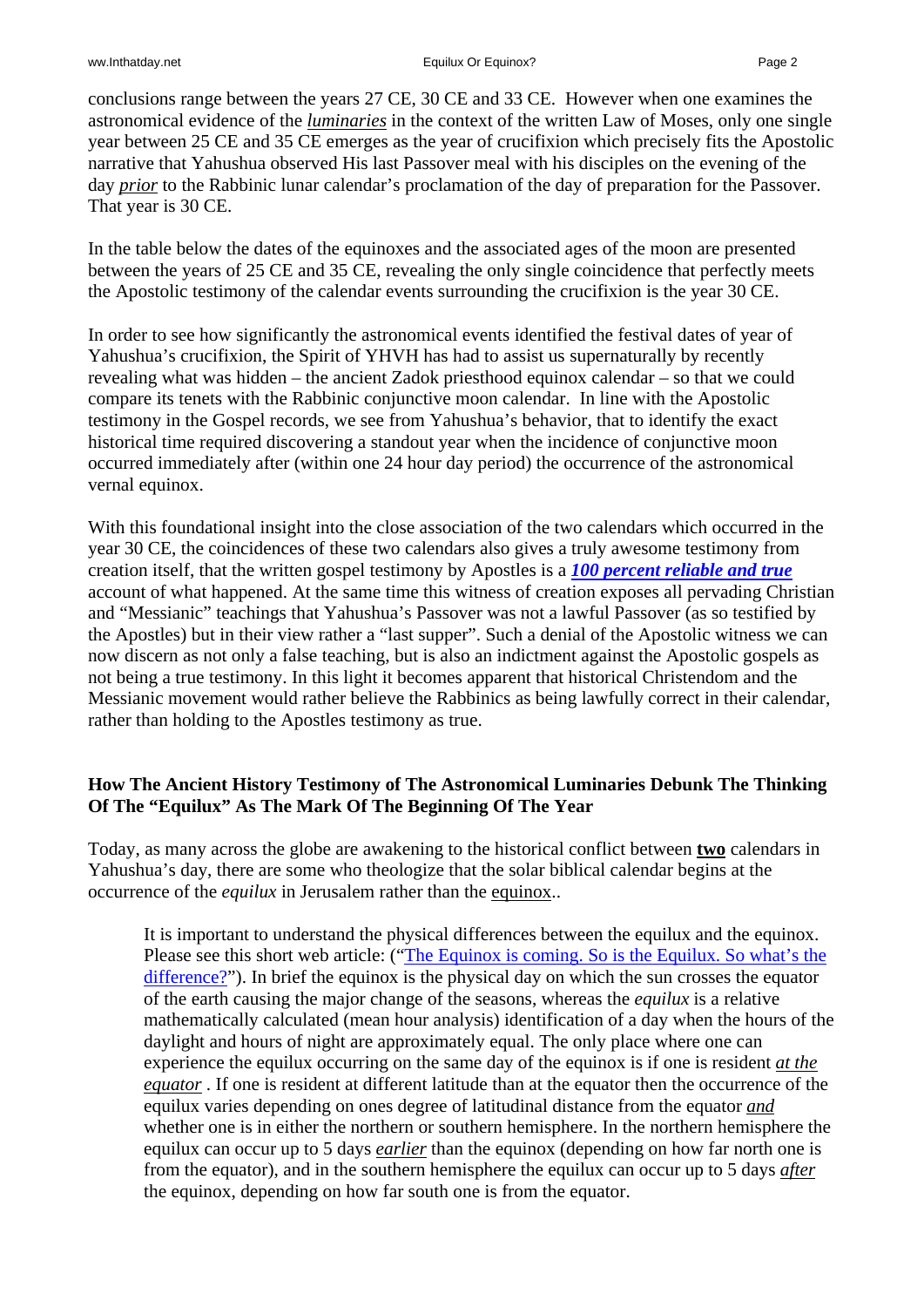This year the equilux in Jerusalem occurred on the  $16<sup>th</sup>$  March 2014 (identified by calculations of mean hours of equal day - night hours), and the mean sun equinox mathematical estimate was presented on websites and published calendars as occurring on the  $20<sup>th</sup>$  March at 6.57pm. However, the "true sun" observation of the equinox in Jerusalem took place through the daylight hours of the  $21<sup>st</sup> March 2014$  (as I also similarly observed it from New Zealand on the  $21<sup>st</sup> March 2014$ ).

*The Reasons Why Some Advocate The Jerusalem Equilux is the Beginning of the Year*  Those who argue that the first day of the biblical year must begin on the Jerusalem equilux  $(16<sup>th</sup>$ March) – the day of a *mathematical* estimation of the *equal day and night hours* occurring in Jerusalem, do so based on their private theological interpretation of the Book of Enoch.

Enoch identified that at the great sign event of the beginning of the biblical year was the sun moving across the equator and the change of the seasons – today we know that event is the vernal equinox – and Enoch identified that along with this astronomical event that marked a point in the "circuit of the sun" (Hebrew word "Tekufa") – an associated sign – that of equal day and night hours also occurred. In this revelation, we see that Enoch is indicating that in his day the equator was closely positioned in proximity of the covenant land at that time.

This is because the occurrence of equilux is highly dependent on the refraction of light on the surface of the earth. The astronomical testimony of creation reveals that there is only place where the equinox and equilux occurs simultaneously on the same day. That is when one is positioned at the equator. Today the covenant land is situated at some 40 degrees *north in latitude from the equator*. Hence we see the difference in Jerusalem of some 5 days between the early occurrence of the refracted light sign of the *equilux* (16<sup>th</sup> March 2014) to the actual observable (real sun) occurrence equinox  $(21<sup>st</sup> March 2014)$ .

Now just why do some folk single out the *equilux* sign from Enoch's testimony) and choose it) as being the authoritative sign of the beginning of the biblical year while completely ignore the greater event of the sun's traverse of the equator reflecting a point on the earth's true orbit around the sun, and which is globally measurable on a single day?

What motivates do these folks to deliberately ignore the greater physical reality of the change of the seasons (which is the equinox), thereby ignoring the authoritative testimony of creation itself, and the instructions of Gen 1:14, and prefer instead a mathematical mean average estimate calculation of hours to identify when there are approximate equal hours of day and night hours in Jerusalem, as the authoritative declaration of the first day of the biblical year?

Why would they want to do this when the equilux is not observable in anyway but a calculation of time, and is a variable index affected by degrees of latitude through refraction of light in contrast to the single true sun observation that occurs on a single 24 hour day across the globe, which the equinox heralds? The answer *is to be found in their adoption of Rabbinical traditional definitions and commentaries defining that the equinox simply defined as a day when* equal day and night hours occur.

It is the Rabbinics that specifically define the equinox in this way rather than a definition that concurs with creation's testimony of the completion of the earth's orbit "going around" the sun causing change of the agricultural seasons. It is the Rabbinics who traditionally interpret the meaning of the word "*tekufa*" as not meaning the "circuit of the sun" or the "going around" as it is meant to be understood in written scripture – but rather they advocate that the equinox is only that day when equal day and night hours in a day can be identified. Once again we see the Rabbinic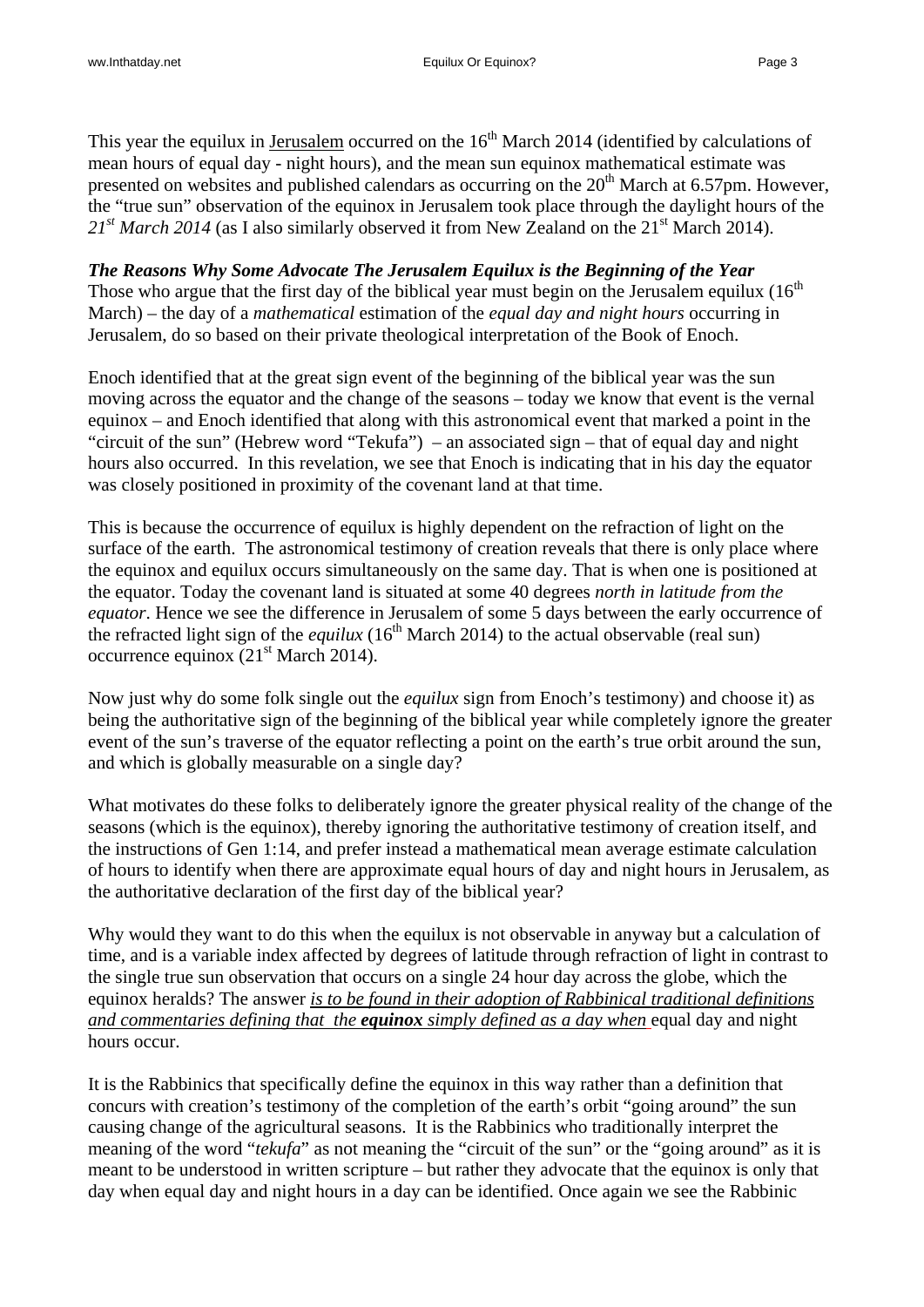worldview making translations in a particular way that are religious rather than based on creation law, and which denies that YHVH's Law as presented by Moses presents physical truth, but rather they reduce such truth, to man's subjective experience and definition of reality.

In defining the equinox as the period of equal day and equal night hours, rather than the real observation of the sun reflecting the astronomical end and beginning of the earth's annual "circuit of the sun", the Rabbinics hide creation's astronomical testimony as intended in the biblical term of "Tekufa".

Today however, with the revelation of the ancient Zadok priesthood testimony, we can make sense of why the Rabbinics would interpret the "tekufa" to mean the day of equal day and night hours – because their covert agenda has always been to undermine the solar based calendar in favour of their lunar calendar. It is not rocket science to see that by teaching that the equinox is to be measured only by the occurrence of the *equilux* throws the solar calendar into confusion and disarray because they know that the equilux is but a *relative measure* of the refraction of light dependent on one's global latitude. Thus by creating confusion in the observance of the solar calendar they are then able to seize the ground to convince the astronomically ignorant that the lunar based calendar presents the only legitimate definition of time and thus the "biblical calendar".

The evidence from their commentaries is that the Rabbinic sages discuss the "equal day equal night" to be such an illusive event to measure across the globe, that they then define other justifications and defense for their lunar based calendar. In other words the Rabbinics argue that because the "*Tekufah*" of the sun (as they define it to be equal day equal night – which in actual physics they are confusing the equinox with the equilux) cannot be reliably measured, and therefore the Sanhedrin was to adjudicate the conditions of the moon as the authority for the determination of the religious calendar. In this way YHVH's authority of Gen 1:14 was undermined. However in the end all things are being revealed including the attempts of theologians attempts to cover YHVH's creation truths which exploit the ignorance of lay people to the astronomical physics of the earth and its annual "*tekufah*" of going around the sun.

Contrary to how the Rabbinics re-define the Hebrew word "tekufa" and how they define the equinox by replacing it with the meaning of the equilux, once one awakens to the astronomical laws of the earth's orbit of the sun, it quickly becomes apparent how the word "Tekufa" is to be properly understood in harmony with the instructions of Moses. With such understanding and the commandments of Gen 1:14 it becomes plain as to how easily, precisely and accurately the true equinox and the beginning of the biblical calendar can be identified across the globe on a single 24 hour day period, regardless of one's latitude. That day is the day that YHVH has made in creation physics which witnesses that the actual great change of the New Year and its seasons has begun.

Our observation of this can only be properly done by a real *physical observance of shadow plot of the sun – which is termed in physics to be the measurement of the "real sun equinox"*, and is not to be confused with computer based mean sun calculations program formulas (as identified on modern websites and calendars today, which is called the "mean sun" equinox). The times and dates recorded in popular calendars are "mean sun" calculations of the equinox and not "real sun" observations of the equinox.

# *Understanding The Meaning Of The Biblical Hebrew Word of "Tekufa"*

The Hebrew word "*tekufah*" is in original Hebrew text of the Bible and includes the equinoxes as well as to the solstices.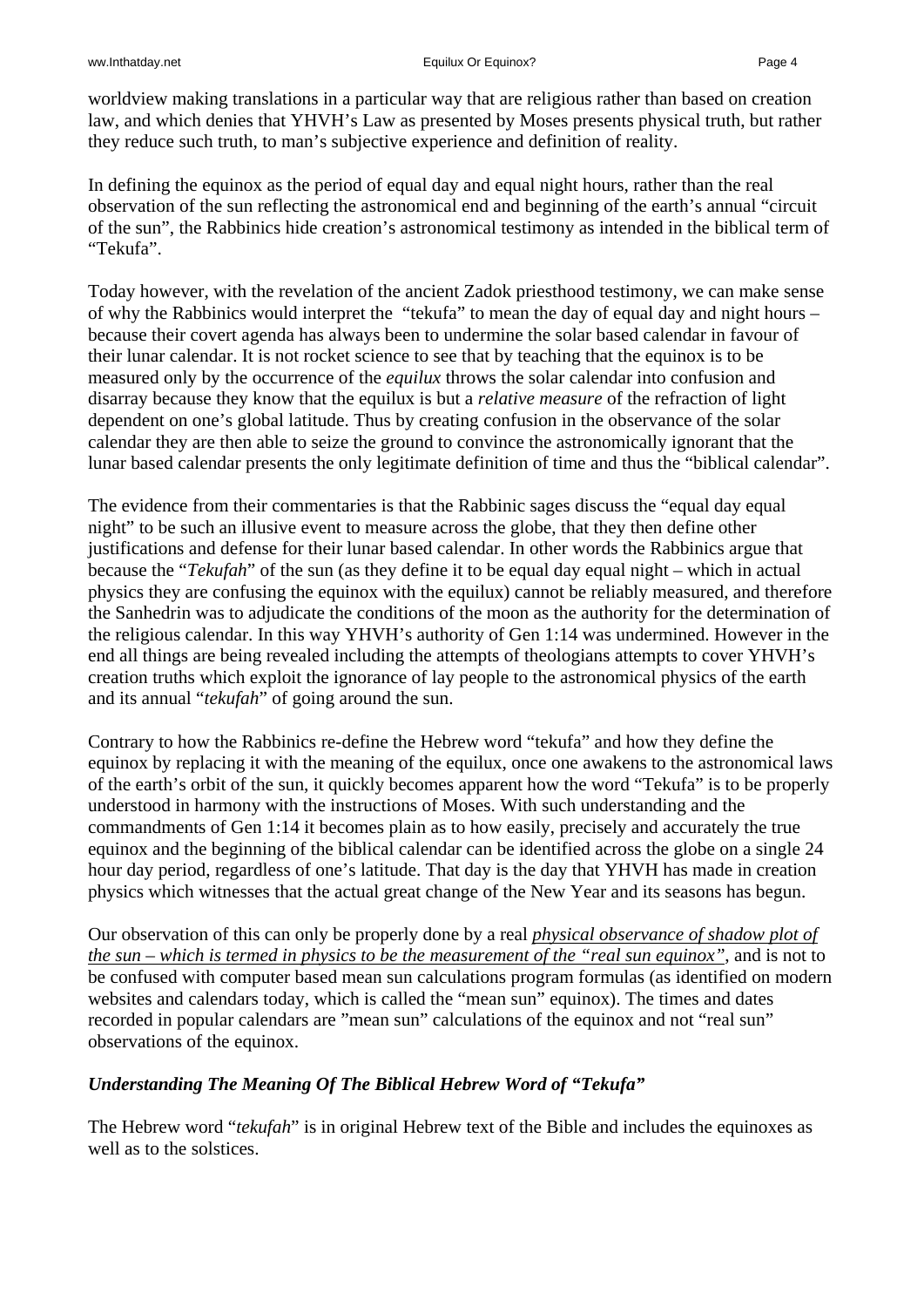"Tekufot" (plural) is interpreted to mean "seasons;" and literally means "*tocompletely circuit, to go round*." *and thus directly refers to the earth's astronomical orbit around the sun*, and not equal day and night hoursThe four seasons in the year are called "tekufot". Thus "tekufot" refers to the beginnings of the four seasons that go around in the annual solar year.

Tekufah stands for the *true observation of the sun* and not the mean sun computer calculation equations used to identify the equinox as posted on modern day calendars. The *tekufah* (singular) of month 1 in the biblical year denotes the sun at the point of the vernal equinox (northern hemisphere). The next *tekufah* denotes the summer solstice. The third *tekufah* denotes the autumnal equinox. And the fourth *tekufah* denotes the winter solstice.

The four "Tekufot" of the Biblical year are closely associated with the sun's perceived position in *the constellations of the stars* (note Gen 1:14's authority of the sun and the stars in declaration of biblical time…the moon is not a primary indicator. Click here for additional study article on this point: ["What Calendar Did Moshe Keep – What is the "Ancient Path"?\)](http://www.inthatday.net/wp-content/uploads/2013/archive/Watch/WhatCalendarDidMosheKeep.htm)

- 1. At the "tekufah" of *day 1 of month 1* the vernal equinox (Spring) occurs when the sun enters the constellation of *Pisces* on the celestial equator (which is the constellation symbolizing the exiled and bound two Houses Of Israel); this is the beginning of spring.
- 2. At the "tekufa" of the *summer solstice* the sun enters the constellation of *Gemini* (symbolizing the redeemed and re-united Two Houses of Israel); this is the harvest-time of the summer season, or harvest-time.
- 3. At the "tekufah" day 1 of month 7 the autumnal equinox the sun enters the constellation of *Virgo*, (symbolizing the pure woman bride of Messiah) and is autumn, or agriculturally speaking, vintage-time begins.
- 4. At the "tekufah" of the *winter solstice* the sun enters the constellation of *Sagittarius*; (symbolizing the two natured Conqueror – the suffering and mighty conquering Yahushua Messiah of Isaiah 49:6-10) this is the beginning of winter, or agriculturally speaking the pruning and stripping-time.

## **The OrigTexts.**

1. First use of Tekufah in Scripture - referring to the end of the year

*2 Chronicles 24:23 And it came to pass at the end of the year* [tekufah*], that the host of Syria came up against him:* 

2. Second use of Tekufah in Scripture - referring to the end of the year.

*Exodus 34:22 And you shall observe the feast of weeks, even the firstfruits of wheat harvest, and the feast of ingathering at the year's end* [tekufah].

**Note:** now if one holds a Greek dualistic mindset, which has a linear worldview, one would argue that this definition means the equinox simply identifies the end of the biblical year. However the biblical mind is not linear but *circular* – and on a circle, as opposed to a straight line - the point of the circle, which marks its end, also marks its point of beginning or renewal. Thus the occurrence of the equinox on the circuit of the earth's orbit marks the passing of the old year and the first day of the New Year.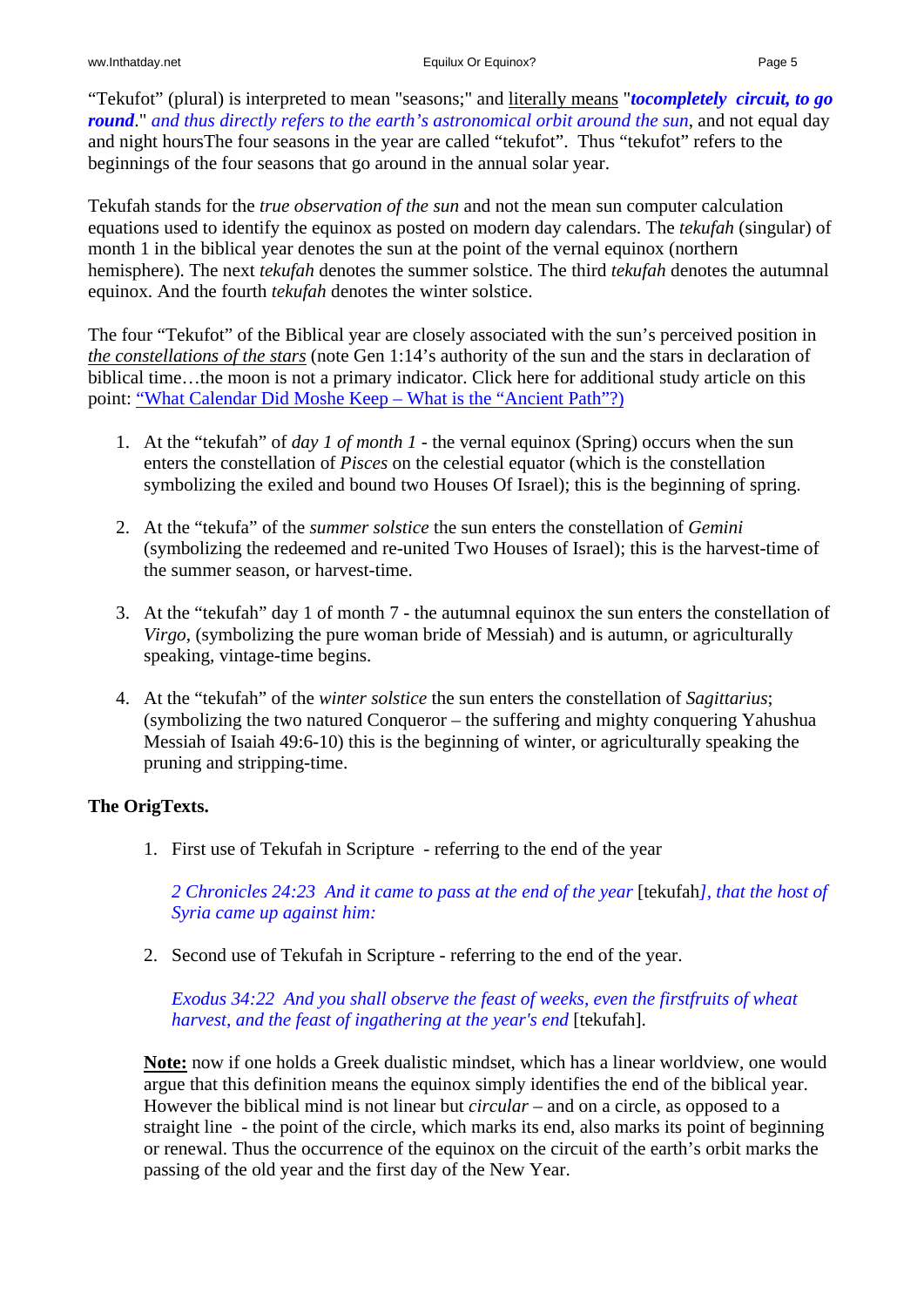When "Tekufa" refers to a specific end day of the annual calendar also marks the new day of beginning, but when Tekufa is used in a generic sense of the season of the year it is pointing to the latter part of the year that is immediately before the New Year begins.

3. Third use of Tekufah in Scripture - It refers to the whole circuit of the heavens as they progress through the seasons

*Psalm 19:6 His going forth is from the end of the heaven, and his circuit* [tekufah] *unto the ends of it: and there is nothing hid from the heat thereof.* 

4. Fourth use of Tekufah in Scripture - It refers to the full term of Hannah's pregnancy and the new birth of a son

*1 Samuel 1:20 And it came to pass, when the time [tekufah] was come about, that Hannah conceived, and bore a son..* 

Of these four scriptures, two use the term "tekufah" to refer to the end of the Biblical year, one refers to the complete redemptive of ministry of the bridegroom and one refers to the full term of pregnancy and new birth of a child.

When applied to the biblical calendar "tekufah" stands for the real incidence of the sun at equinox. In other words, when we are concerned with the "Tekufa" and the biblical calendar we are concerned with the physical real observation on the shadow plot of the sun to identify the point of the end and the new beginning.

### *The Greater Heavenly Narrative of the Tekufa*

You may have also noted that the full Tekufa (circuit) of the sun also has definitions in four quarters of the annual solar year, which are all identifiable on the horizontal sundial and by the sun's associated positions in its *star constellations* on the ecliptic. The concerned constellations also prophetically declare the full "Gospel of The Kingdom" narrative. In the beginning of the year at the occurrence of the equinox marks the exile condition of the two houses of Israel that are yet bound in slavery by the leviathan, but in the next constellation of the solstice the two houses are presented as reunified and restored from exile and set free from slavery. At the next equinox the constellation presents the redeemed two houses as the pure bride of Messiah, who will be redeemed and taken home by YHVH's two-natured Redeemer – YHVH of Hosts, who in the constellation of the last solstice presents the suffering servant who comes as the conquering King.

With the issue of the circuit of the sun the equinox, including the associated ecliptic star constellations are the fixed points of authority (according to Gen 1:14) as opposed to the calculation of equal day and night hours which is relative to one's latitudinal position, it can be seen that the human definition of their relative *equilux* can not carry the same authoritative weight as does the true observation point of the sun on its circuit. To further prove this point - if currently exiled biblical Israel (being scattered to the four corners of the earth) attempts to identify the beginning of the biblical calendar by their subjective experience of the equal day and night hours (equilux) then the identification of that calendar is subject to the refractive differences of ones latitudinal position across the globe resulting in many definitions of the day of beginning. Furthermore, without access to the Internet there is no method of gaining information as to when the supposed equilux occurs in Jerusalem. However if one uses the true observation of the sun at equinox which is confirmed by the authority of the constellations of the stars, one identifies the beginning of the biblical year according to a single 24 hour day anywhere across the globe no matter where they be currently scattered across the globe that the new biblical year has arrived and the old has passed.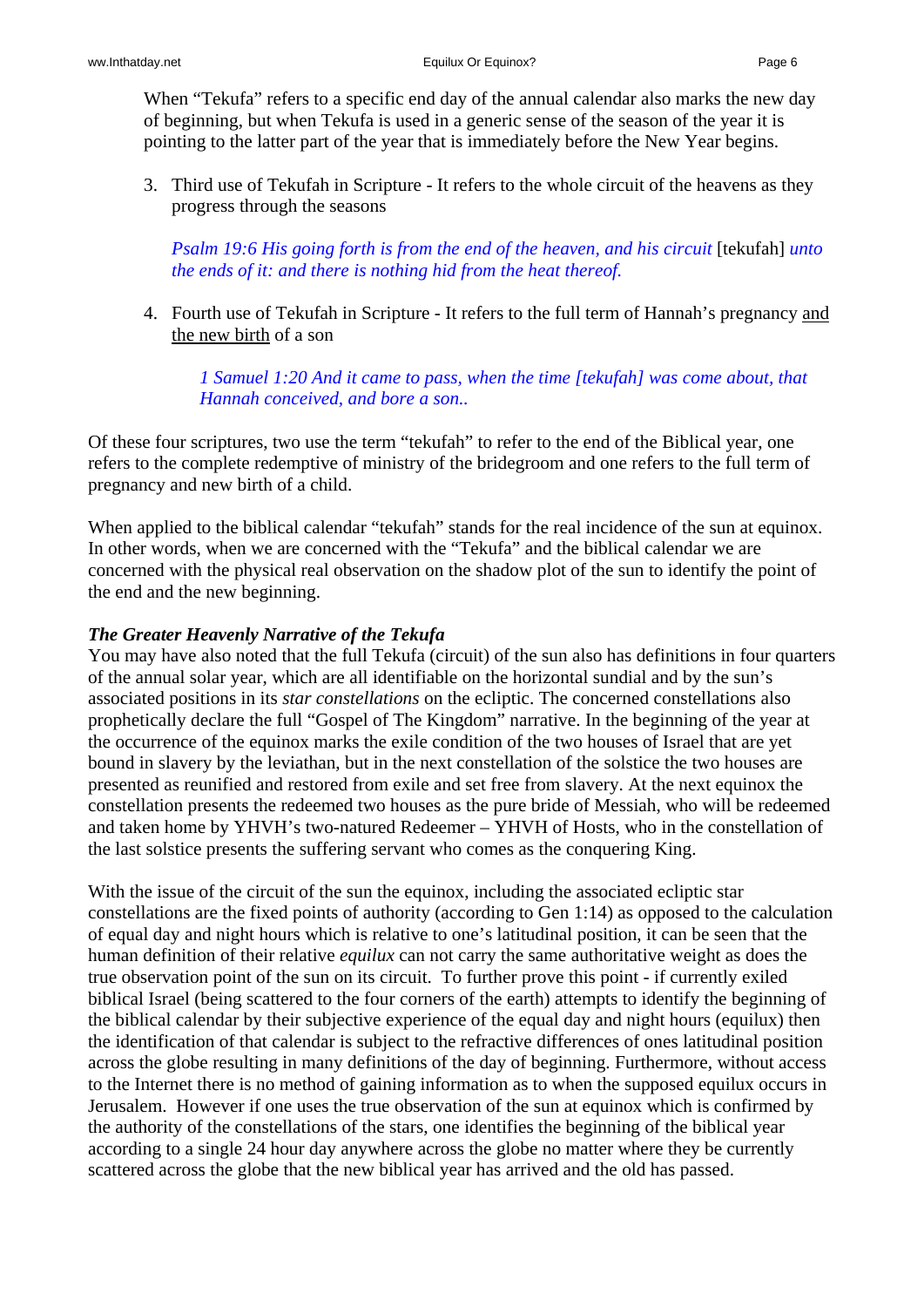# **The Equilux Mark - A Private Interpretation of Enoch's Calendar Using A Rabbinical Worldview**

Not only do those who propose the Jerusalem equilux must be used as the first day of the year because of their adherence to the Rabbinical traditional definition of "Tekufa" rather than the biblical definition 'to go around", it should also be noted that in the book of Enoch there is no instruction that indicates that measuring solar year requires a focus on the equal day equal night estimation and the ignoring of the observation of the as the earth completes its annual circuit.

The only reason the proponents of the equilux based calendars choose the equilux and ignore the equinox is that they selectively and preferentially interpret Enoch. In other words they attempt a solar calendar from a private interpretation, that is yet influenced by rabbinical traditional laws and terms. Consequently those establishing a solar calendar that is equilux based results in a calendar that is neither in accordance with the Zadok testimony and the true sun observance in the "tekufa" of the earth nor is it in anyway in accord with the Rabbinic lunar calendar – in the end whilst it may appear correct it misses the authentic "Tekufa" and identification of the appointed times remain hidden as a result of their theology.

The reality of the Enoch calendar is that historically there has occurred significant polar shifts around the earths axis that have resulted in a separation of the equator from the promised land and thus a separation form the observance of a concomitant equinox and equilux in the promised land today. Alterations to the shape of the earths orbit have also occurred since the time of Enoch which have caused a change to Enoch's observation of the total number of days in the solar year and even in the number of days of each month in the six months during the vernal and autumnal equinox period compared with the number of days in each month in the six months between the autumnal and vernal equinox. No amount of constructionist theological musings can change these physical astronomical realties. During Enoch's time there was 364 solar days in the "tekufa". During Moses there was most probably was 360 days. Today we have 365.25 solar days. Even in the future it is expected that it will change again.

# *Absolute Astronomical Proof of the Equinox being The Dominant Sign Of The Beginning Of The Biblical Year – The Apostolic Account Of The Crucifixion.*

As further proof of the failure of the equilux calendar– if the equilux is in fact the valid sign of Day 1 of the Biblical calendar year, then it should be able establish the identity of the year of Yahushua's crucifixion.

Checking this is not so difficult to do with today's astronomical simulators, as the dates presented in the table below reveal. Using the Starry Night pro software, In the Table one can see that when anchoring on the equilux there is not one year between the years of 25 CE and 35CE where the "equilux" is the mark there is no identifiable year that is *able to support the Apostolic testimony of the difference of 1 Day* in the timing of the events that occurred in the crucifixion of Yahushua when that calendar is juxtaposed with the Pharisee/ Rabbinic lunar calendar.

Thus the equilux calendar is unable to identify *any specific year* as being the year of the crucifixion of Yahushua. The luminaries simply do not line up as they need to, to be in accordance with the Apostolic testimony and Yahushua's prophetic sign of Jonah. So if one continues to proclaim an equilux based solar calendar in the face of such failure, one can only conclude that adherents of such a calendar are acknowledging their calendar to be correct but that the Apostolic testimony is not reliable.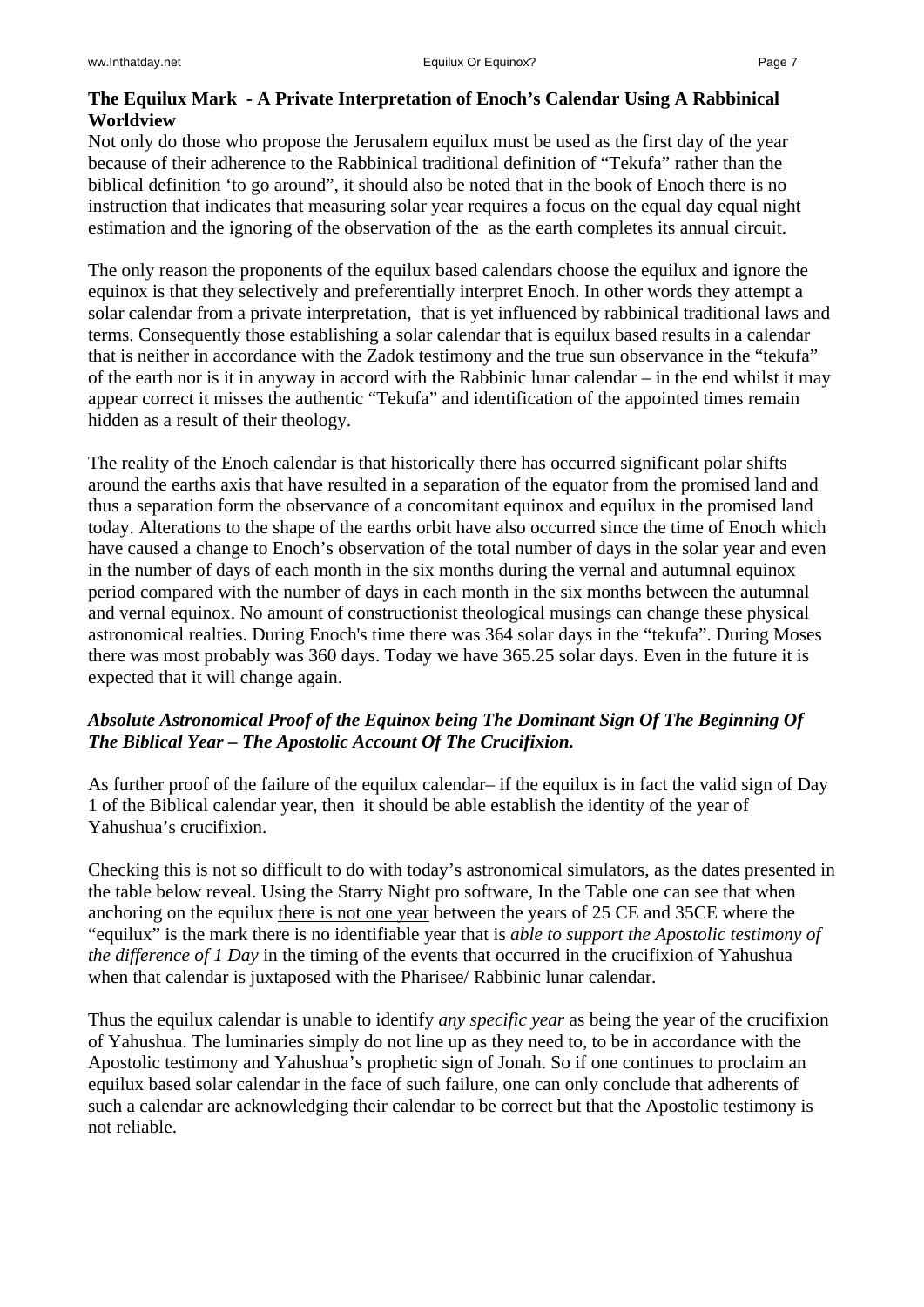As the equilux based solar calendar fails this test, this calendar is revealed to be inadequate and akin to the agendas of other confused calendar constructions that men make according to their own reasoning. Confusion is not how Abba YHVH is calling His remnant to walk in the last days, but to the contrary, in providing us with a with the great revelation of the Zadok testimony in these very last days, He clearly desires help His remnant to be able to leave the Babylonian state of confusion behind: Instead of using our own reasoning we are but to **see** or watch the testimony of creation as He declares it in Gen 1:14.

# **The Real Testimony of The Luminaries To The Historic Year Of The Crucifixion of Yahushua**

The table below reveals the historical ages of the moon in relation to the occurrence of the equinoxes and equiluxes as they occurred historically in Jerusalem during the years of 25 CE and 35 CE. The testimony of the luminaries proves that if one uses the equinox there is but one specific year – 30 CE that fist the Apsotolic testimony of the crucifixion, *wherein the Apostles testimony of the 1 day difference between Yahushua's last Passover and his crucifixion on the following day (the day of Passover preparation on the Rabbinic Lunar calendar) can be accommodated. But if one uses the equilux as the sign of day 1 of the annual biblical calendar not one single year between 25 CE and 35 CE can qualify to identify the year of crucifixion.*

To understand the table below the occurrence of the Equilux (approximate measure of equal day an equal night period) in Jerusalem's occurs *5 days prior to the universal global experience of the equinox* because of Jerusalem's degrees of latitude from the equator.

| <b>30 CE</b>                                                                                            | Age of the Moon                                                                                                                                                                                                                                                                                                                                                                                                                                                                                                                                                                                                                                                                                                                                                                                                                                                                              | <b>Conclusion Of Luminary</b><br><b>Evidence</b>                                                                                                                                                                                                                                                                                                                                                                                                  |  |  |
|---------------------------------------------------------------------------------------------------------|----------------------------------------------------------------------------------------------------------------------------------------------------------------------------------------------------------------------------------------------------------------------------------------------------------------------------------------------------------------------------------------------------------------------------------------------------------------------------------------------------------------------------------------------------------------------------------------------------------------------------------------------------------------------------------------------------------------------------------------------------------------------------------------------------------------------------------------------------------------------------------------------|---------------------------------------------------------------------------------------------------------------------------------------------------------------------------------------------------------------------------------------------------------------------------------------------------------------------------------------------------------------------------------------------------------------------------------------------------|--|--|
| Equinox $23^{\overline{rd}}$<br>March 30 CE (as<br>would have been<br>identified by actual<br>sun plot) | Moon: waxing 0.87 days old - fits<br>Zadok calendar reckoning of $23rd$ March<br>(30 CE) constituting Day 1 versus the<br>Rabbinical <i>conjunction moon</i> calendar<br>declaration of Day 1 being evening of<br>$23^{rd}$ through $24^{th}$ - causing the<br>difference of 1 day count between the<br>14 day solar calendar count to<br>Yahushua's Passover meal falling<br>precisely on the <i>evening immediately</i><br>prior to the Rabbinic lunar calendar day<br>of Passover preparation, which was the<br>day they appointed for Yahushua's<br>crucifixion being the Rabbinical<br>religious calendar which dominated the<br>temple at that time. (note: in the day of<br>Yahushua the weekly Sabbaths did not<br>necessarily fit neatly on the Saturdays of<br>the Roman calendar, but in 30CE the<br>weekly Sabbath, according to the Zadok<br>reckoning concurred with the Roman | This year is the only year that<br>exactly fits the Apostolic<br>testimony of Yahushua's last<br><b>Passover (being a last Passover)</b><br>and <u>not</u> simply a "last supper")<br>and the crucifixion narrative<br>and its time in relation to the<br>prophetic sign of Jonah (3 days<br>and night periods) in relation to<br>the timing of the crucifixion and<br>the weekly and Passover /<br><b>Unleavened Bread Festival</b><br>Sabbaths. |  |  |

## *Table: Historical Astronomical Incidents of all the Equinoxes and Equiluxes and the associated ages of the Moon during the Years of 25 CE to 35 CE*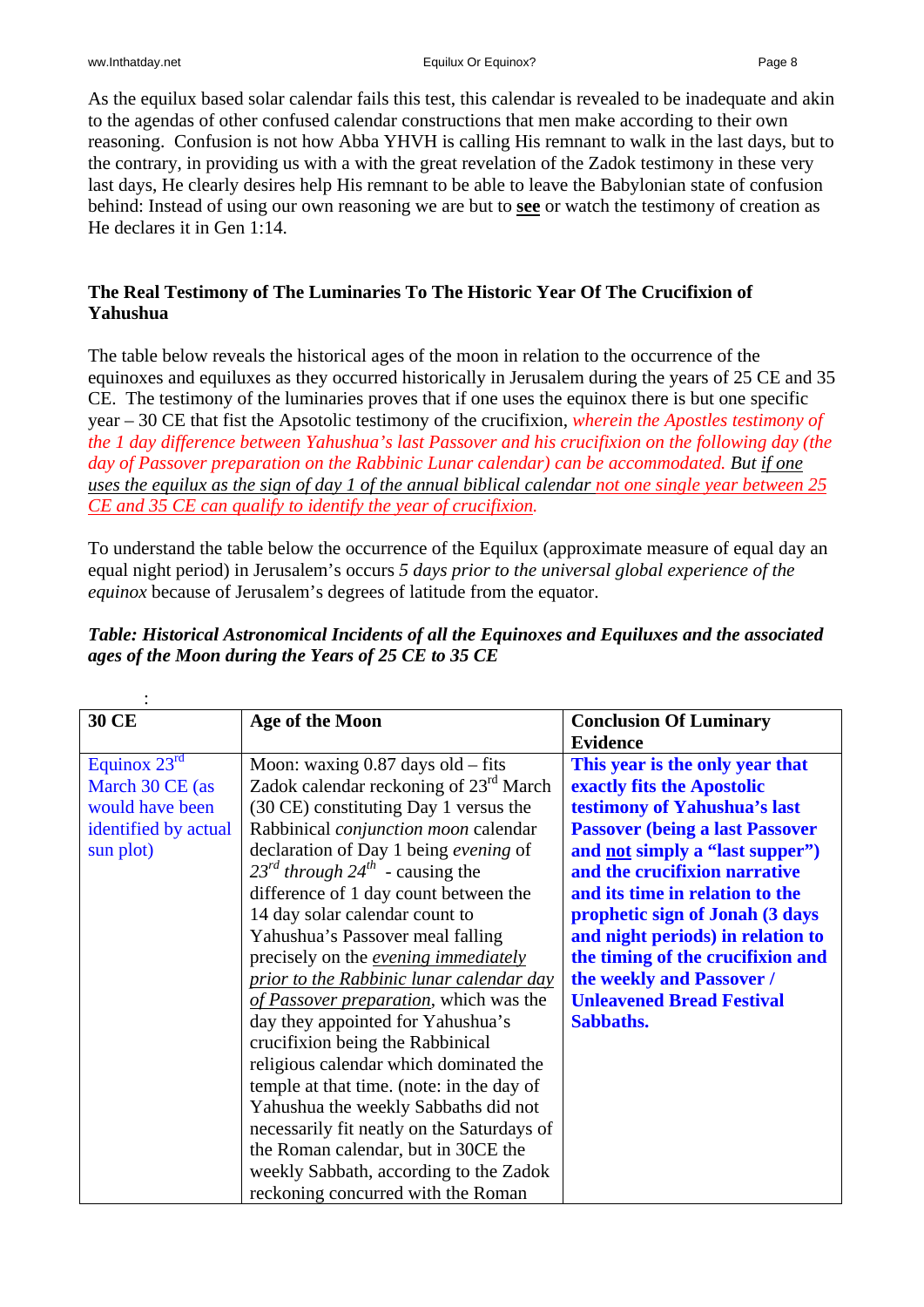|                                                             | Saturday)                                                       |                                                                                                                                                                                                      |
|-------------------------------------------------------------|-----------------------------------------------------------------|------------------------------------------------------------------------------------------------------------------------------------------------------------------------------------------------------|
| Equilux $17th$ March                                        | Moon – waning crescent $24.78$ days old                         | <b>Does Not fit the Apostolic</b><br>testimony of the crucifixion<br>narrative in relation to the timing<br>of the two calendars governing the<br>weekly and festivals Sabbaths in<br>Yahushua's day |
| <b>25CE</b>                                                 |                                                                 |                                                                                                                                                                                                      |
| Equinox 22nd<br>March (observed<br>by sun plot)             | Moon $-$ waxing 5.18 days old                                   | <b>Does Not fit the Apostolic</b><br>testimony of the crucifixion<br>narrative in relation to the timing<br>of the two calendars governing the<br>weekly and festivals Sabbaths in<br>Yahushua's day |
|                                                             | Equilux $16^{th}$ March   Moon – waning crescent 27.85 days old | <b>Does Not fit the Apostolic</b><br>testimony of the crucifixion<br>narrative in relation to the timing<br>of the two calendars governing the<br>weekly and festivals Sabbaths in<br>Yahushua's day |
| <b>26 CE</b>                                                |                                                                 |                                                                                                                                                                                                      |
| Equinox $23^{rd}$<br>March (observed<br>by sun plot)        | Moon – waning $15.71$ days old                                  | <b>Does Not</b> fit the Apostolic<br>testimony of the crucifixion<br>narrative in relation to the timing<br>of the two calendars governing the<br>weekly and festivals Sabbaths in<br>Yahushua's day |
| Equilux $17th$ March                                        | Moon – waxing $10.72$ days old                                  | <b>Does Not fit the Apostolic</b><br>testimony of the crucifixion<br>narrative in relation to the timing<br>of the two calendars governing the<br>weekly and festivals Sabbaths in<br>Yahushua's day |
| 27 CE                                                       |                                                                 |                                                                                                                                                                                                      |
| Equinox $23^{rd}$<br>March (observed<br>by sun plot)        | Moon – waning $26.03$ days old                                  | <b>Does Not</b> fit the Apostolic<br>testimony of the crucifixion<br>narrative in relation to the timing<br>of the two calendars governing the<br>weekly and festivals Sabbaths in<br>Yahushua's day |
| Equilux $17th$ March                                        | Moon - waning 21.06 days old                                    | <b>Does Not</b> fit the Apostolic<br>testimony of the crucifixion<br>narrative in relation to the timing<br>of the two calendars governing the<br>weekly and festivals Sabbaths in<br>Yahushua's day |
| <b>28 CE</b>                                                |                                                                 |                                                                                                                                                                                                      |
| Equinox $23^{\text{rd}}$<br>March (observed<br>by sun plot) | Moon – first quarter 7.80 days old                              | <b>Does Not</b> fit the Apostolic<br>testimony of the crucifixion<br>narrative in relation to the timing<br>of the two calendars governing the<br>weekly and festivals Sabbaths in                   |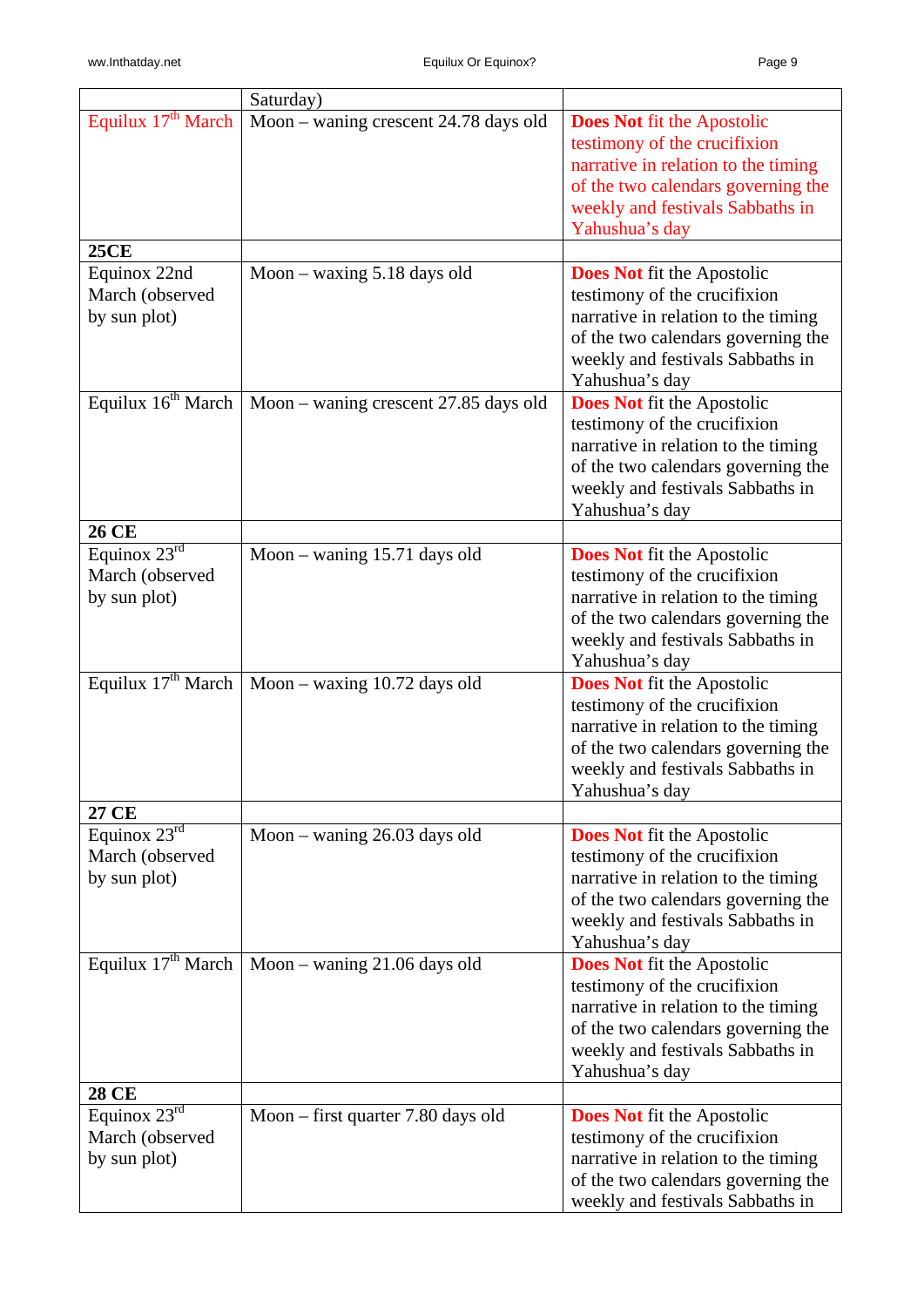|                                                      |                                                       | Yahushua's day                                                                                                                                                                                        |
|------------------------------------------------------|-------------------------------------------------------|-------------------------------------------------------------------------------------------------------------------------------------------------------------------------------------------------------|
|                                                      | Equilux $17^{th}$ March   Moon – waxing 2.55 days old | <b>Does Not fit the Apostolic</b><br>testimony of the crucifixion<br>narrative in relation to the timing<br>of the two calendars governing the<br>weekly and festivals Sabbaths in<br>Yahushua's day. |
| 29 CE                                                |                                                       |                                                                                                                                                                                                       |
| Equinox 22nd<br>March (observed<br>by sun plot)      | Moon - waning 19.21 days old                          | <b>Does Not</b> fit the Apostolic<br>testimony of the crucifixion<br>narrative in relation to the timing<br>of the two calendars governing the<br>weekly and festivals Sabbaths in<br>Yahushua's day  |
| Equilux $16^{th}$ March                              | Moon – waxing $12.32$ days old                        | <b>Does Not fit the Apostolic</b><br>testimony of the crucifixion<br>narrative in relation to the timing<br>of the two calendars governing the<br>weekly and festivals Sabbaths in<br>Yahushua's day. |
| 31 CE                                                |                                                       |                                                                                                                                                                                                       |
| Equinox $23^{rd}$<br>March (observed<br>by sun plot) | Moon - waxing 10.23 days old                          | <b>Does Not fit the Apostolic</b><br>testimony of the crucifixion<br>narrative in relation to the timing<br>of the two calendars governing the<br>weekly and festivals Sabbaths in<br>Yahushua's day  |
|                                                      | Equilux $17^{th}$ March   Moon – waxing 5.43 days old | <b>Does Not</b> fit the Apostolic<br>testimony of the crucifixion<br>narrative in relation to the timing<br>of the two calendars governing the<br>weekly and festivals Sabbaths in<br>Yahushua's day  |
| 32 CE                                                |                                                       |                                                                                                                                                                                                       |
| Equinox $22^{nd}$<br>March (observed<br>by sun plot) | Moon – last quarter 21.74 days old                    | <b>Does Not</b> fit the Apostolic<br>testimony of the crucifixion<br>narrative in relation to the timing<br>of the two calendars governing the<br>weekly and festivals Sabbaths in<br>Yahushua's day  |
| Equilux $16^{th}$ March                              | Moon - waning 15.60 days old                          | <b>Does Not</b> fit the Apostolic<br>testimony of the crucifixion<br>narrative in relation to the timing<br>of the two calendars governing the<br>weekly and festivals Sabbaths in<br>Yahushua's day  |
| 33 CE                                                |                                                       |                                                                                                                                                                                                       |
| Equinox 22nd<br>March (observed<br>by sun plot)      | Moon – waxing $3.64$ days old                         | <b>Does Not</b> fit the Apostolic<br>testimony of the crucifixion<br>narrative in relation to the timing<br>of the two calendars governing the<br>weekly and festivals Sabbaths in                    |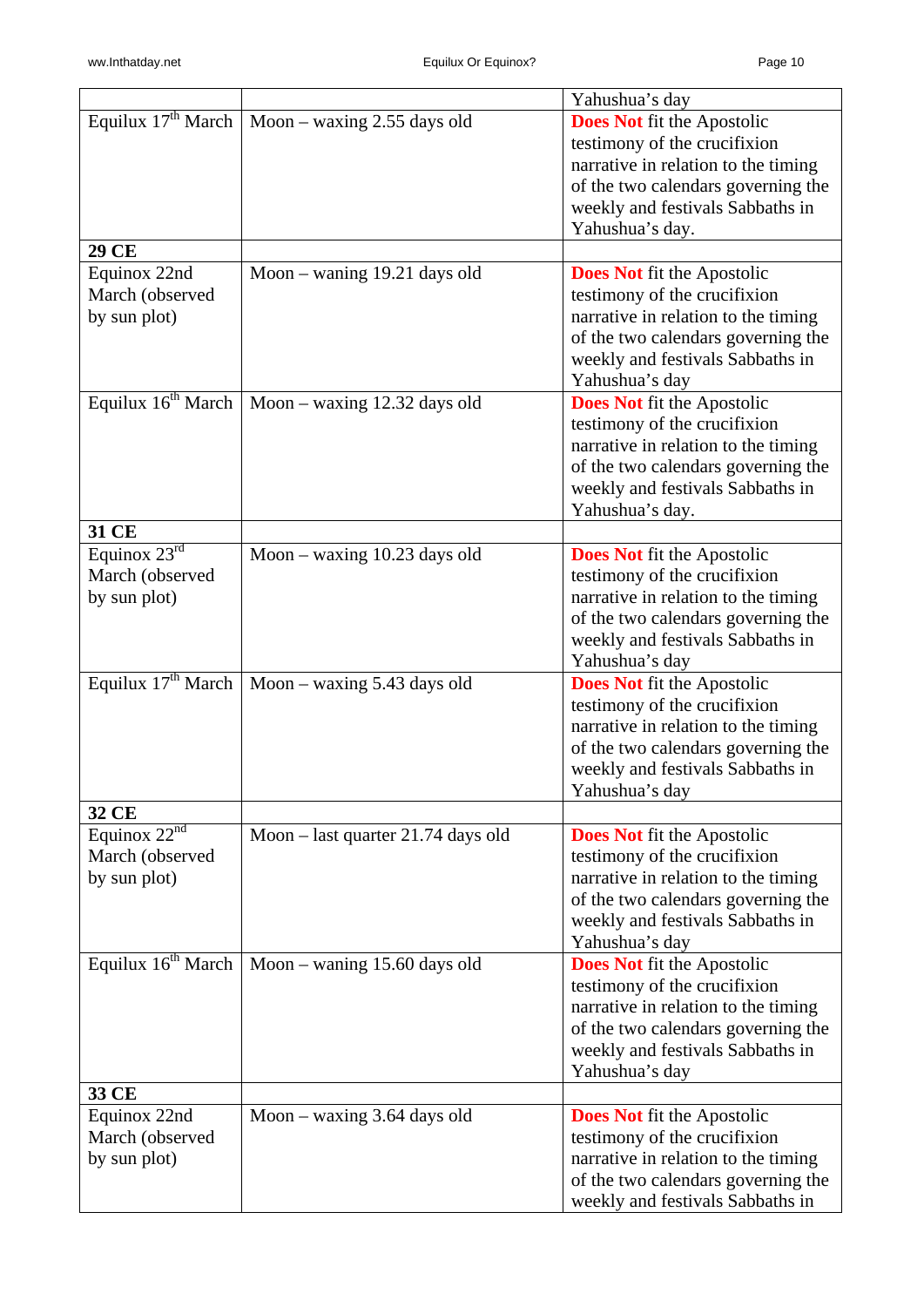|                                                      |                                                     | Yahushua's day                                                                                                                                                                                        |
|------------------------------------------------------|-----------------------------------------------------|-------------------------------------------------------------------------------------------------------------------------------------------------------------------------------------------------------|
| Equilux $16^{th}$ March                              | Moon – waxing 26.37 days old                        | <b>Does Not</b> fit the Apostolic<br>testimony of the crucifixion<br>narrative in relation to the timing<br>of the two calendars governing the<br>weekly and festivals Sabbaths in<br>Yahushua's day. |
| 34 CE                                                |                                                     |                                                                                                                                                                                                       |
| Equinox 23 rd<br>March (observed<br>by sun plot)     | Moon - full 14.82 days old                          | <b>Does Not</b> fit the Apostolic<br>testimony of the crucifixion<br>narrative in relation to the timing<br>of the two calendars governing the<br>weekly and festivals Sabbaths in<br>Yahushua's day  |
| Equilux $17^{\text{th}}$ March                       | Moon - waxing 9.31 days old                         | <b>Does Not</b> fit the Apostolic<br>testimony of the crucifixion<br>narrative in relation to the timing<br>of the two calendars governing the<br>weekly and festivals Sabbaths in<br>Yahushua's day  |
| 35 CE                                                |                                                     |                                                                                                                                                                                                       |
| Equinox $23^{rd}$<br>March (observed<br>by sun plot) | Moon – waxing $4.69$ days old                       | <b>Does Not</b> fit the Apostolic<br>testimony of the crucifixion<br>narrative in relation to the timing<br>of the two calendars governing the<br>weekly and festivals Sabbaths in<br>Yahushua's day  |
|                                                      | Equilux $17th$ March   Moon – waning 27.52 days old | <b>Does Not</b> fit the Apostolic<br>testimony of the crucifixion<br>narrative in relation to the timing<br>of the two calendars governing the<br>weekly and festivals Sabbaths in<br>Yahushua's day  |

#### *CONCLUSIONS:*

It is primarily from the true (real) historical testimony of the luminaries (which is the requirement of the Law of Moses for the definition of the biblical calendar) during the time of Yahushua our Great Shepherd, that those who claim that the biblical calendar must begin at the *equilux* do so out of their own preferred interpretations of Enoch and their own worldview that is subtly influenced by Rabbinic tradition. Furthermore, using the equilux to create the biblical calendar simply renders the Apostolic record to be an irresolvable confused testimony. The theology of the *equilux* being the primary mark of the beginning of the biblical calendar year is incorrect because it is not substantiated by the historic events of the luminaries in relation to the testimony of the biblical writ.

The claim to the authority of the equilux rests on false presumptions because:

1. The testimony of the ancient occurrence of the astronomical events of the luminaries is that if one theologically insists on the *equilux* as the beginning of the biblical year, the crucifixion according to the Apostolic testimony and the associated prophetic details could never have occurred on any year in the period between 25 – 35 CE.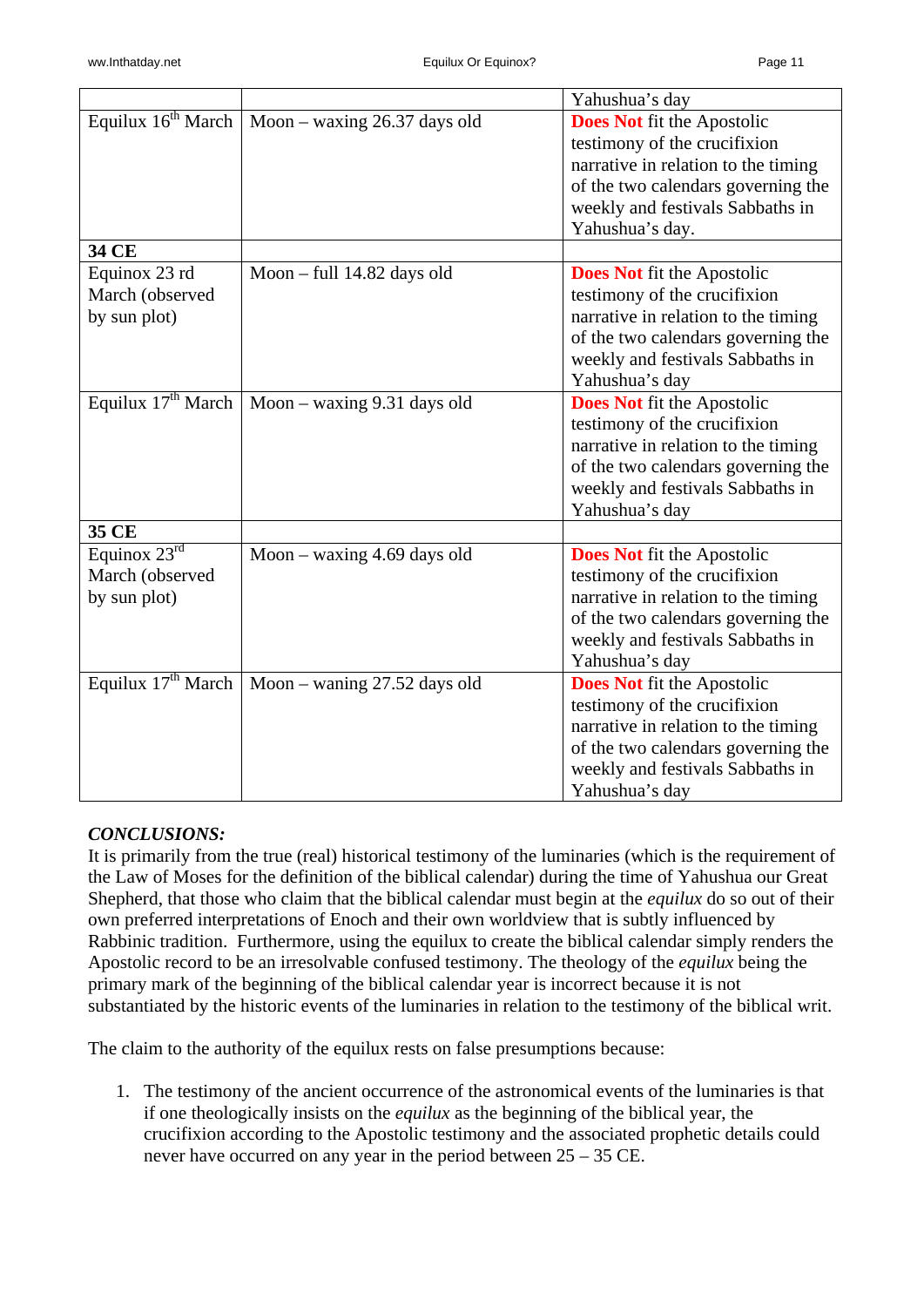Therefore, the challenge for the advocators of the "equilux" based solar calendar is to demonstrate in which specific year their calendar is able to cater for the actual historical, astronomical, prophetic and Apostolic testimonial events that identify the year of Yahushua's crucifixion. If their equilux calendar is unable to do this then it is clearly not the authentic biblical calendar.

2. Proclaiming and implementing an "Equilux Enoch" calendar (of which there are different interpretations of Enoch calendars advocated today on the internet) as the authoritative biblical calendar today is a *preferred* and *constructed theology* which contradicts the Mosaic testimony of 1) who has theological authority of the declaration of biblical calendar today and 2) a preferred theological worldview Enoch, with Rabbinical influence over it primary definitions of the equinox. *Nowhere in the Law of Moses are we instructed to implement Enoch's pre-flood calendar*, rather Moses pointed to *Yahushua, called in Isaiah 44:6 as YHVH of Hosts,* and Moses calls all *biblical* Israel to listen to Yahushua. That being said there are *significant* lessons that we learn from Enoch's testimony concerning the solar biblical calendar and the rebellious origins of the lunar religious calendar.

# *Isa 44:6 Thus saith YHVH the King of Israel, and his redeemer YHVH of hosts; I am the first, and I am the last; and beside me there is no God.*

*Enoch's calendar was pre-flood* and differs in significant respects from today in that the solar year was 364 days at that time whereas today it is 365.25 years and the days in the months between the equinoxes today are different because of a change to the earth's elliptical orbit pattern around the sun.

- 3. In his day Enoch observed the equinox occurring simultaneously with the equilux demonstrates that in the time of Enoch the equator of the earth was in close proximity to the covenant land whereas they are not so today, pointing to the physical reality of just how far the poles of the earth have shifted today,
- 4. In singling out the authority of the *equilux in Jerusalem* as the day of the new year (which is an event that is but only capable of being *relatively* observed across the globe because its occurrence is based on one's **latitudinal position** from the equator) rather than the **equinox** which is objectively and independently able to be observed by anyone across the globe *in a single 24 hour period*). Insisting on the Jerusalem equilux ( $16<sup>th</sup>$  March) as marking Day 1 of the biblical calendar is not singularly substantive and results in attempting to fix the appointed times *some 5 days too early*.
- 5. From the evidence of the historical testimony of the Luminaries (required by the Law of Moses as authoritative to identify the Biblical calendar – see Gen 1:14) **and** the Apostolic testimony of the calendar events, together with prophecy associated with the crucifixion, *there is not one year can be identified by an equilux (Jerusalem) based solar calendar that will accommodate all the information given that is in accord with the year of Yahushua's crucifixion*, especially the 1 day of difference between the Rabbinic calendar and Yahushua's observation of His last Passover, and the Jonah sign given by Yahushua of the three days and nights period between his crucifixion and resurrection.
- 6. Some, because of their religious worldview, argue the observation of the equilux is necessary because using a horizontal sundial with a vertical 90 degree spike is of the "devil", because they read into spike as representing Nimrod's manhood and thus such use is of a horizontal sundial is idol worship. However this simply reflects the devious measure of their religiosity when the intent is to identify the true observation of the sun's movement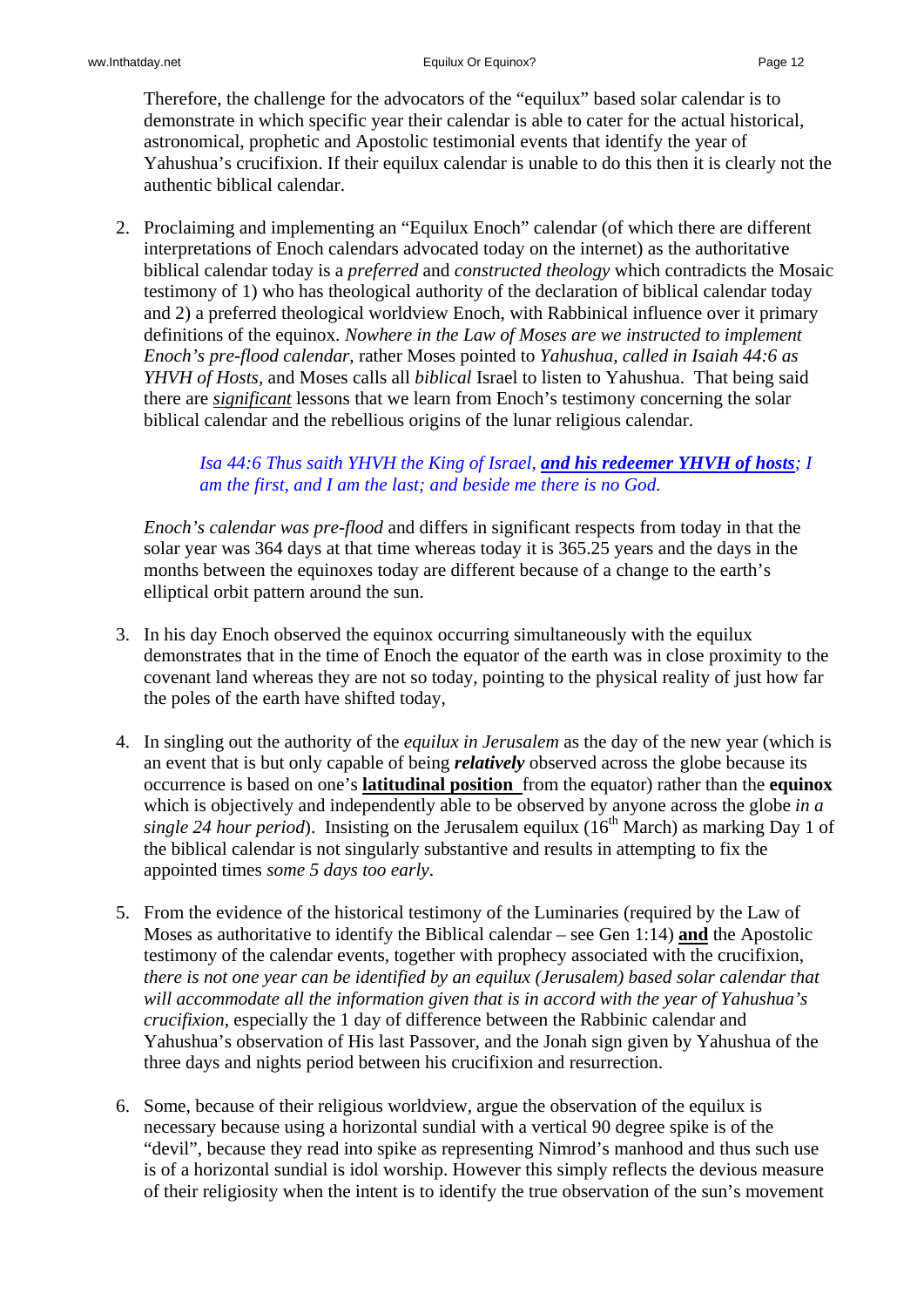in obedience to identifying the biblical calendar according to Gen 1:14, and not to worship a sundial!.

In the end such religious advocators in the "messianic movement", while claiming they have the understanding of the biblical calendar, have served to sow *confusion* amongst those who have not studied out the matter properly fully for themselves to test all things to see if they truly be so, or who are unable to do so for some reason.

YHVH's declared Word that He is the Creator of ALL the laws and astronomical physics of the universe and all the so-called gods of men and their religions are but myths and fables… Rather than prolifically proclaiming such outlandish accusatory statements to present the equinox as occultic, they would do well to take care when measuring YHVH's revelation that we are receiving concerning the biblical calendar today, as the remnants prophetic redemptive appointments in the last days point to direct association with YHVH's calendar appointments and not men's religious constructions thereof.

Clearly in the recent few years, across the globe the Spirit of YHVH has brought increasing revelation to those who can receive it concerning *His* concealed biblical calendar. This growing understanding could not have been received at this time but for His miraculous intervention of breaking the academic control of the theologian scholars who were concealing the Qumran library scrolls of the Zadok priesthood for 60 years. Therefore we ought to take very special care to allow the testimony of creation reveal the calendar to us and resist superimposing distorting theologies on the matter as is the nature of religious men.

7. Some who are emphatic on the Jerusalem equilux sign claim to have developed a *simple circular sundial*, which they claim is capable of measuring and identifying *the equilux as it occurs in Jerusalem*, *from one's own latitudinal position*! I can testify it simply does not accomplish that which is being claimed (i.e. the identification of the day of the Jerusalem equilux, from my own latitude in New Zealand).

In 2013 I constructed and researched the capabilities of this supposed unique sundial design (here in New Zealand) to see if it accomplished its unique claims, but found that it simply acts as a basic *sextant* that when lined up with its shadow lines can only help in the quick identification of true north at ones' geographic position. I wrote to the promoters of this perspective with these concerns, but to no avail.

The physical truth is that all observations of the sun are governed by how one perceives the sun at one's given latitude and time of season – it is physically impossible to thus use a simple woodcut circular sundial to be able to identify *from your own global latitudinal position* when the equilux occurs *in Jerusalem, notwithstanding that* the equilux measure is a mathematically calculated estimate and is actually done by a mean calculation of the hours of day and night. Across the latitudes of the globe from the equator to the poles, there can be up to 7 or so days variance before and after the equinox when the equilux in any given latitude may be observed. For those who might be interested to see the unique sundial design that is supposedly able to measure the equilux as it occurs in Jerusalem, please see the photo below of my construction of this sundial.

**The Supposed "Equilux" Sundial which supposedly enables the identification of the day of the** *equilux* **as it occurs in Jerusalem when one is resident at other latitudes across the globe**.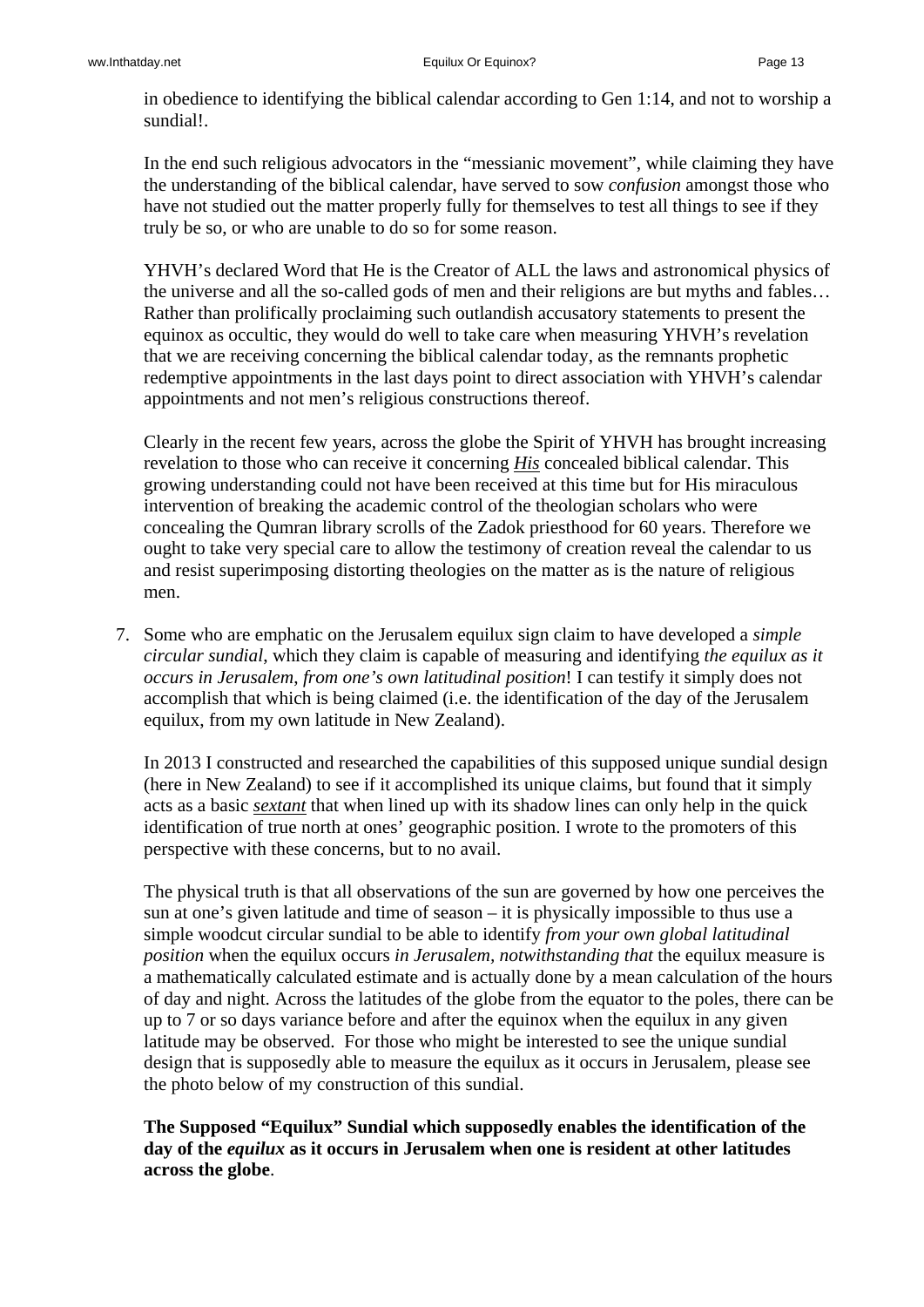

Please don't be led astray here with the erroneous claims – rather if you want to observe the behavior of the luminaries than do some real study of the astronomical physics involved and how to identify them (I have posted articles on this on the ITD website – see (click here) : [Prophecy Watch : 26 Jan 2013: How To Precisely Observe And Identify The Astronomical](http://www.inthatday.net/wp-content/uploads/2013/archive/Watch/HowToObserveEquinox.html)  **[Equinox](http://www.inthatday.net/wp-content/uploads/2013/archive/Watch/HowToObserveEquinox.html)** 

**The Supposed "Equilux" Sundial Which Displayed the Crossed Lines For Many Days**  *After* **the Jerusaelm Equilux in2013, When It Should Apparently Only Be Revealing Crossed Lines At The Occurrence Of The** *Equilux* **In Jerusalem when it occurred 5 days Before The Equinox!** (In the photo is the occurance of the crossed lines which occurred on the day of the *equinox* 2013)



To conclude - the concept of using the *equilux* in Jerusalem (which is mathematically calculated to be around  $16<sup>th</sup>$  March) – together with sundial designs that have been purported to be able to measure the incident occurring in Jerusalem from ones' own global position is *an atronomical*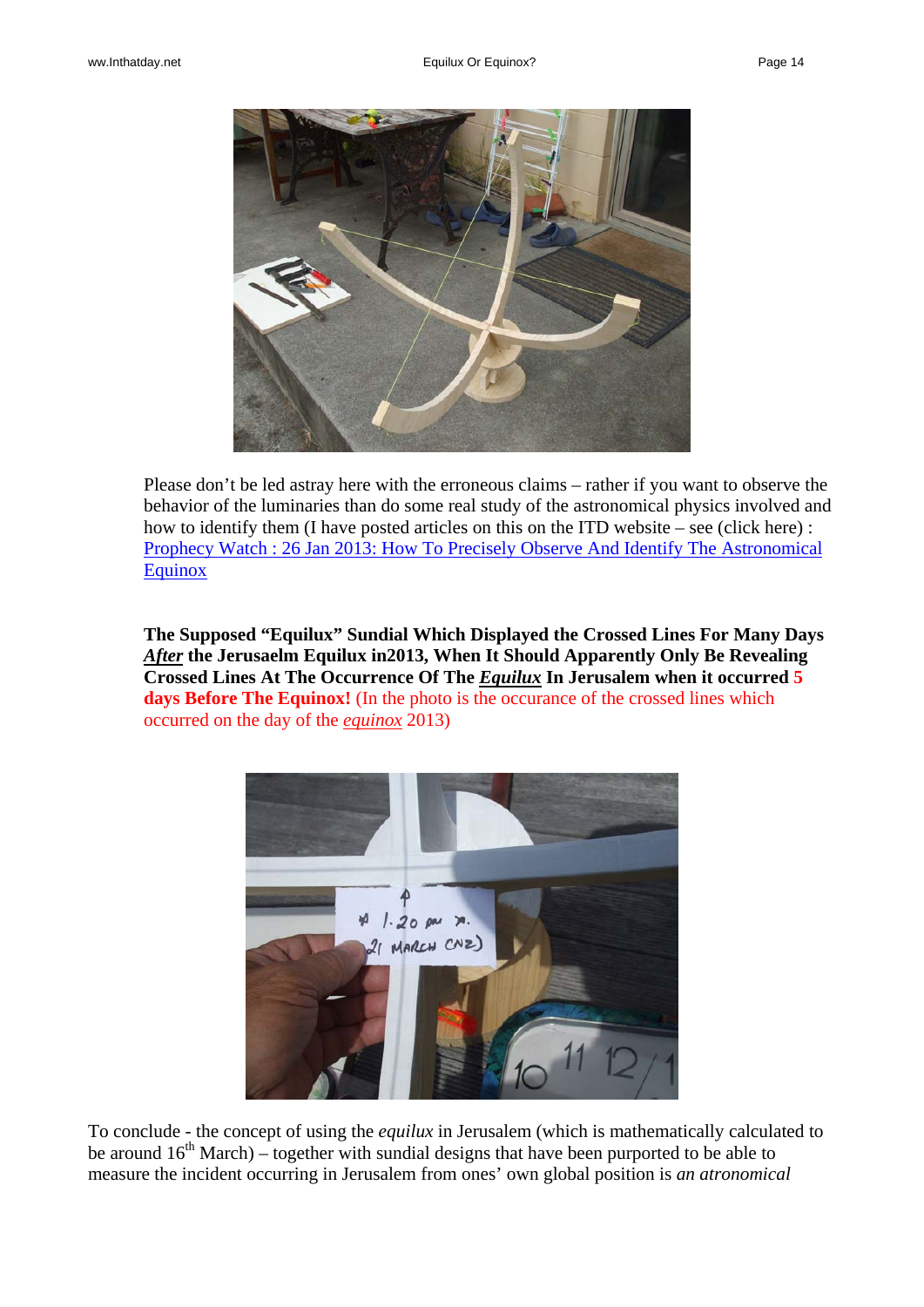*impossibility* and a *distraction* for many from simply understanding the authentic biblical calendar and how its first day can be identified.

The straight line shadow plot testimony of **the true observation of the sun** is the only objective sign of the beginning of the biblical year that can be simply identified regardless of ones' latitudinal position on the globe.

Remember also that when equinox dates are read from calendars and websites such as presented on [www.timeanddate.com](http://www.timeanddate.com/), these dates are being computer calculated by the *mean sun estimates.* From the mean equinox calculations one can get but an *indication* of the of the occurrence of the equinox – but to properly establish the actual incidence of the equinox one needs true sun observation. Remember that if the time of the equinox occurring is listed as occurring during the night you can confidently know that a real true observation of the sun can only be observed through the next day.

There are variations in equinox sundial designs, but it requires sound research on the possibilities and how to get everything properly aligned (true north etc) for an accurate straight line identification. If your sundial is misaligned but just a degree or so you will get false straight line readings on the wrong day – such as folks who observed the straight line on their sundials on the  $20<sup>th</sup>$  March as opposed to the  $21<sup>st</sup>$  March this year.

For interest, I include the picture below how a brother (Jeff, from the east coast of the USA) improvisingly made a rough vertical sundial and managed to identify the equinox straight line shadow plot this year on  $21<sup>st</sup>$  March 2014, whilst sitting in a hospital room with his wife, who is unwell at this time.

Jeff's sundial made of some masking tape on the hospital room window and he observed the straight line shadow plot on the windowsill. Thank you Jeff for sending the photo, so we can see how you were able to observe it given your circumstance! Our thoughts are with you. (Please remember Jeff and Patti in your prayers, for Patti's complete restoration of health).

## **Jeff and Patty's 2014 Equinox Sundial Plot From The Windowsill On The Hospital Room Window!**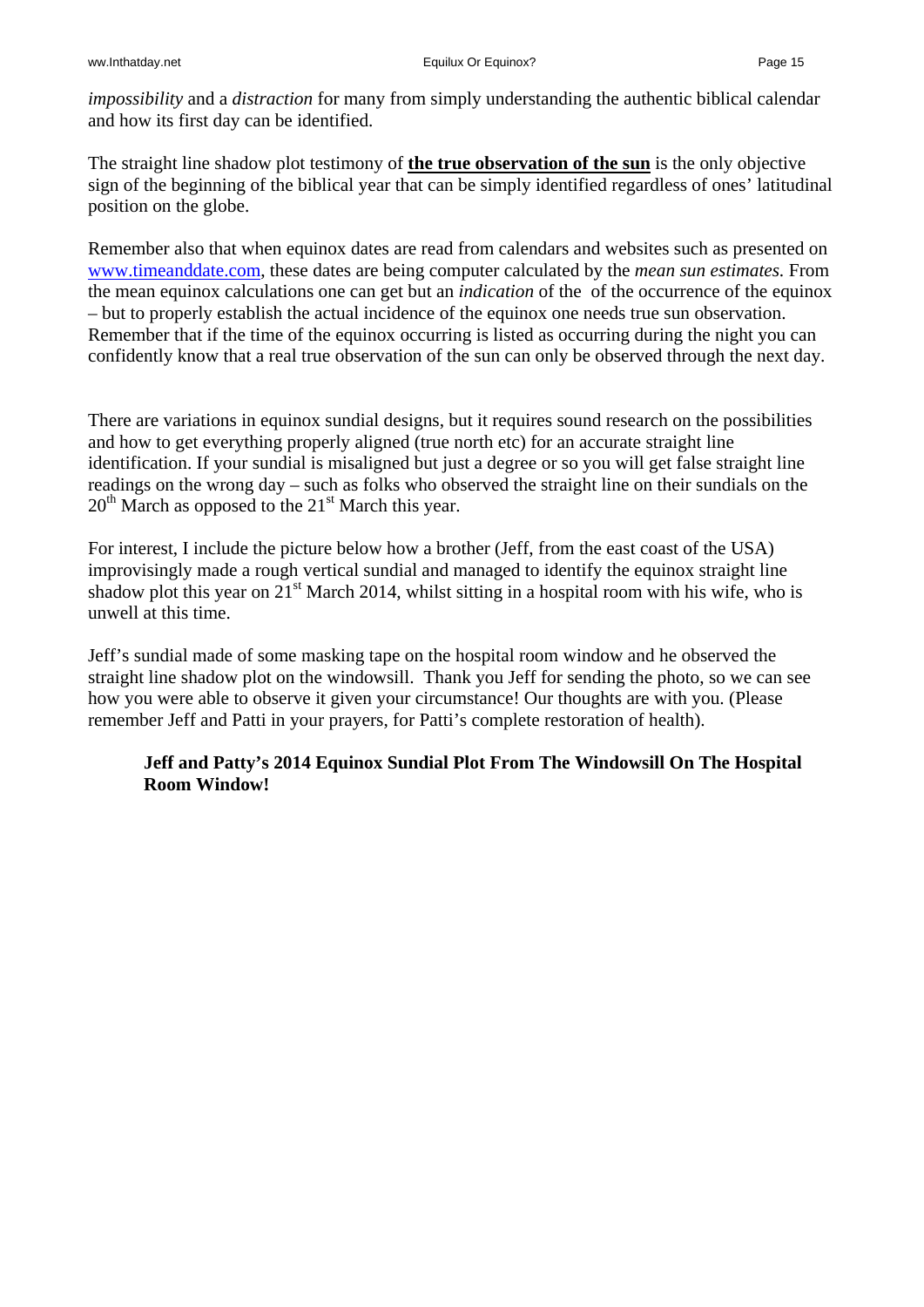

Below is a photo of the McCanney Sun-Star sundial that I used this year (after much adjusting to get it aligned given the quality of instructions) to identify the first day of the new biblical year day from the globally experienced straight line equinox shadow plot, here in New Zealand, which I observed occurred on the *21st March 2014*.



Finally - to all who have faith in Yahushua Messiah, and are coming to understand the great significance of the revelation of YHVH's Divine solar biblical calendar, it is my conviction that we have been given this great revelation on how to precisely identify the biblical calendar were we live because we so will no longer have access to the internet because the wilderness experience is coming. But we know Yahushua Messiah's testimony as our Great Saviour, Shepherd, Teacher and King, is that He is going to meet with us in the wilderness of the people because he is faithful – and is calling us to prepare ourselves that we make ourselves ready for that *appointed time*! Let us give all glory and praise to YHVH in the Highest!